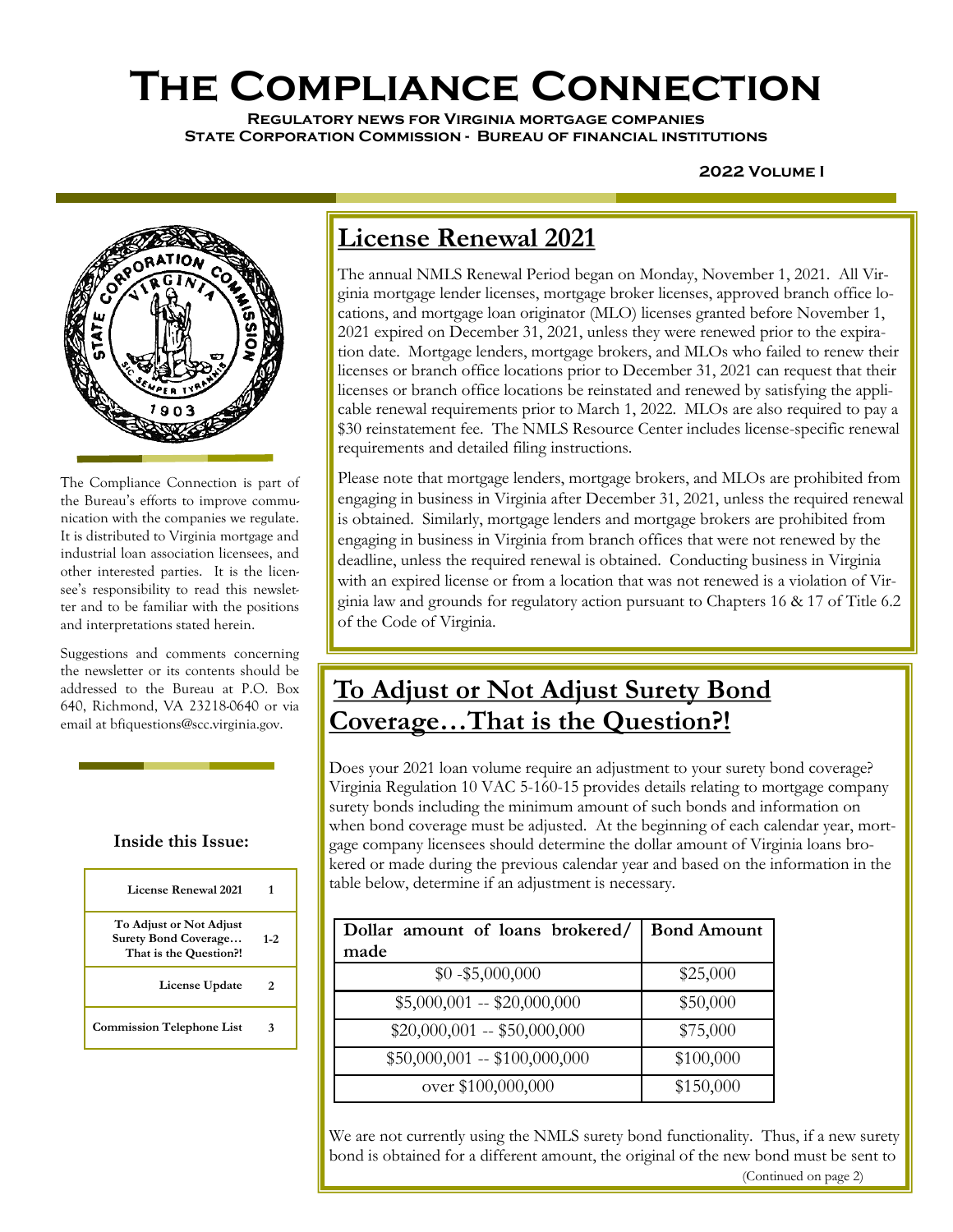#### **Surety Bond Coverage** (continued from page 1)

our office. Otherwise, a rider for the updated amount must be sent. Failure to maintain the required surety bond coverage pursuant to § 6.2-1604 of the Code of Virginia and 10 VAC 5-160-15 will result in a recommendation to the Commission to revoke a mortgage company's license pursuant to § 6.2-1619 of the Code of Virginia.

If you have questions about the surety bond requirements, please contact the Bureau at 804-371-9701 or via email at [BFIQuestions@scc.virginia.gov.](mailto:BFIQuestions@scc.virginia.gov) Mail surety bonds and riders to: Bureau of Financial Institutions, P.O Box 640, Richmond, VA 23218-0640.

### **License Update**

The following is a list of companies and individuals that have had an application denied, consented to the entry of a settlement order, or been the subject of regulatory action (e.g., been barred, had their license revoked, or paid a fine or civil penalty, etc.) since May 11, 2020. This list should be helpful to keep track of companies and individuals with which you do business. This list is accurate as of December 1, 2021. Call the Bureau if you have a question concerning a recent denial, settlement order or regulatory action taken by the Commission. To view specific Commission orders, go to the following link: [scc.virginia.gov/pages/Case-Information](https://scc.virginia.gov/DocketSearch), and click on "Docket Search" then click on "SEARCH FOR CASE IN-FORMATION," and enter the case number.

| <b>Case Number</b><br><b>Action</b>         | <b>License No.</b><br><b>Defendant Name</b>                           | <b>Date of Order</b> | <b>Reason</b>                                                                                                                                                                                                                                                                                                                         |
|---------------------------------------------|-----------------------------------------------------------------------|----------------------|---------------------------------------------------------------------------------------------------------------------------------------------------------------------------------------------------------------------------------------------------------------------------------------------------------------------------------------|
| BFI-2021-00002<br>Settlement Order          | N/A<br>James C. McMahan, II                                           | 5/13/2021            | Paid \$2,500 for allegedly failing to obtain Commission approval prior<br>to acquiring 25% or more of the ownership of Ark-La-Tex Financial<br>Services, LLC d/b/a Benchmark Mortgage in violation of<br>$§$ 6.2-1608<br>of the Code of Virginia.                                                                                     |
| BFI-2021-00014<br>Cease and Desist<br>Order | N/A<br>Porter Group, LLC d/<br>b/a PORTER, and Rock<br>Consulting     | 7/2/2021             | Order requiring Porter Group, LLC d/b/a PORTER, and Rock Consulting<br>to (1) cease and desist from engaging in business as a mortgage bro-<br>ker without the required license and (2) comply with Chapter 16 of<br>Title 6.2 of the Code of Virginia.                                                                               |
| BFI-2020-00034<br>Settlement Order          | N/A<br><b>Barnard Family Trust</b>                                    | 10/8/2021            | Paid \$5,000 for allegedly failing to obtain Commission approval prior<br>to acquiring 25% or more of the ownership of LoanPal, LLC* d/b/a<br>Loanpal, Paramount Equity, and Paramount Equity Mortgage in viola-<br>tion of § 6.2-1608 of the Code of Virginia.<br>*Loanpal, LLC changed its legal name to GoodLeap, LLC on 6/2/2021. |
| BFI-2021-00022<br>Settlement Order          | N/A<br>Thomas Lee Payne                                               | 10/26/2021           | Paid \$2,500 for allegedly failing to obtain Commission approval prior<br>to acquiring 25% or more of the ownership of Luminate Home Loans,<br>Inc. f/k/a American Mortgage & Equity Consultants Inc., in violation of<br>§ 6.2-1608 of the Code of Virginia.                                                                         |
| BFI-2021-00021<br>Settlement Order          | N/A<br>Taryn S. Reuter                                                | 10/26/2021           | Paid \$2,500 for allegedly failing to obtain Commission approval prior<br>to acquiring 25% or more of the ownership of Luminate Home Loans,<br>Inc. f/k/a American Mortgage & Equity Consultants Inc., in violation of<br>§ 6.2-1608 of the Code of Virginia.                                                                         |
| BFI-2021-00030                              | MC-6778<br>Revocation Order International Develop-<br>ment Fund, Inc. | 11/4/2021            | Licensee failed to file the financial condition component of its mort-<br>gage call report as required by the NMLS, in violation of 10 VAC 5-160-<br>90 B of the Commission's Rules Governing Mortgage Lenders and Bro-<br>kers.                                                                                                      |
| BFI-2021-00100<br>Settlement Order          | N/A<br>Chad Jampedro                                                  | 11/16/2021           | Paid \$2,500 for allegedly failing to obtain Commission approval prior<br>to acquiring 25% or more of the ownership of GSF Mortgage Corpora-<br>tion d/b/a Go Mortgage, in violation of § 6.2-1608 of the Code of Vir-<br>ginia.                                                                                                      |